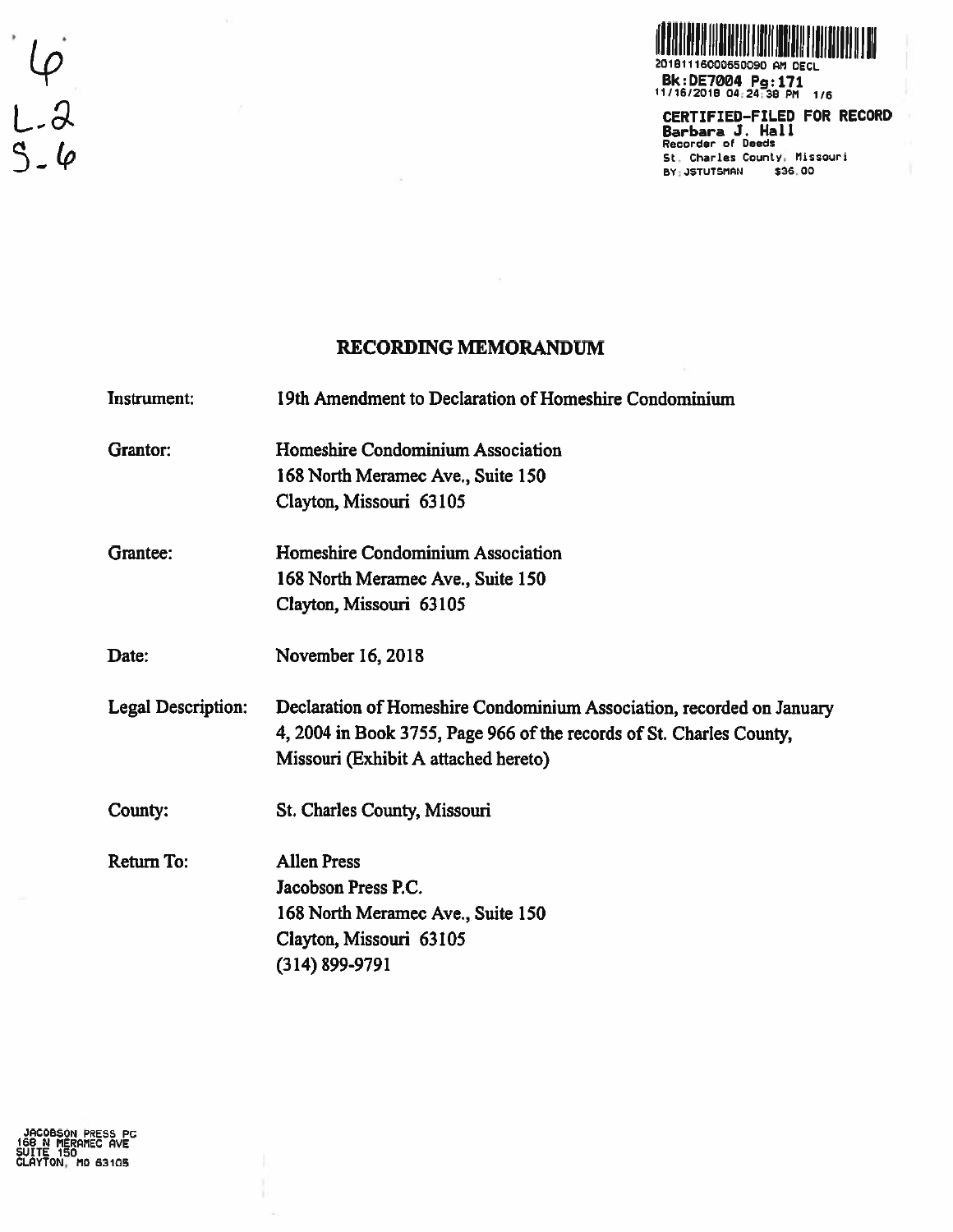

## EXHIBIT A HOMESHIRE CONDOMINIUM LEGAL DESCRIPTION

<sup>A</sup> tract of land being in Fractional Section 29, Township <sup>47</sup> North, Range <sup>2</sup> East of the Fifth Principal Meridian, St. Charles County, Missouri, and being more particularly described as follows:

Beginning at the Northwest corner of Parcel One conveyed to Oakley Lane L.LC. as recorded in Deed Book 2958, Page 774, said corner also being the Southwest corner of property conveyed to Roy R. and Madonna J. Thoele, as recorded in Deed Book 1025, Page <sup>676</sup> of St. Charles County Records, thence South <sup>86</sup> degrees <sup>17</sup> minutes <sup>22</sup> seconds East 900.50 feet to the Southeast property corner of Lot 3 of Schmucker Subdivision Block Two <sup>a</sup> subdivision according to the <sup>p</sup>lat recorded in Plat Book 5, page <sup>15</sup> of said records; thence South 00 degrees 33 minutes 10 seconds East 380.77 feet; thence South <sup>89</sup> degrees <sup>31</sup> minutes <sup>00</sup> seconds West 896.63 feet; thence along the East line of Oakley Lane (50 foot wide, private drive), North 00 degrees 43 minutes 48 seconds West 446.62 feet to the POINT OF BEGINNING, containing 8.521 acres, more or less as per survey by Bax Engineering during April, 2002.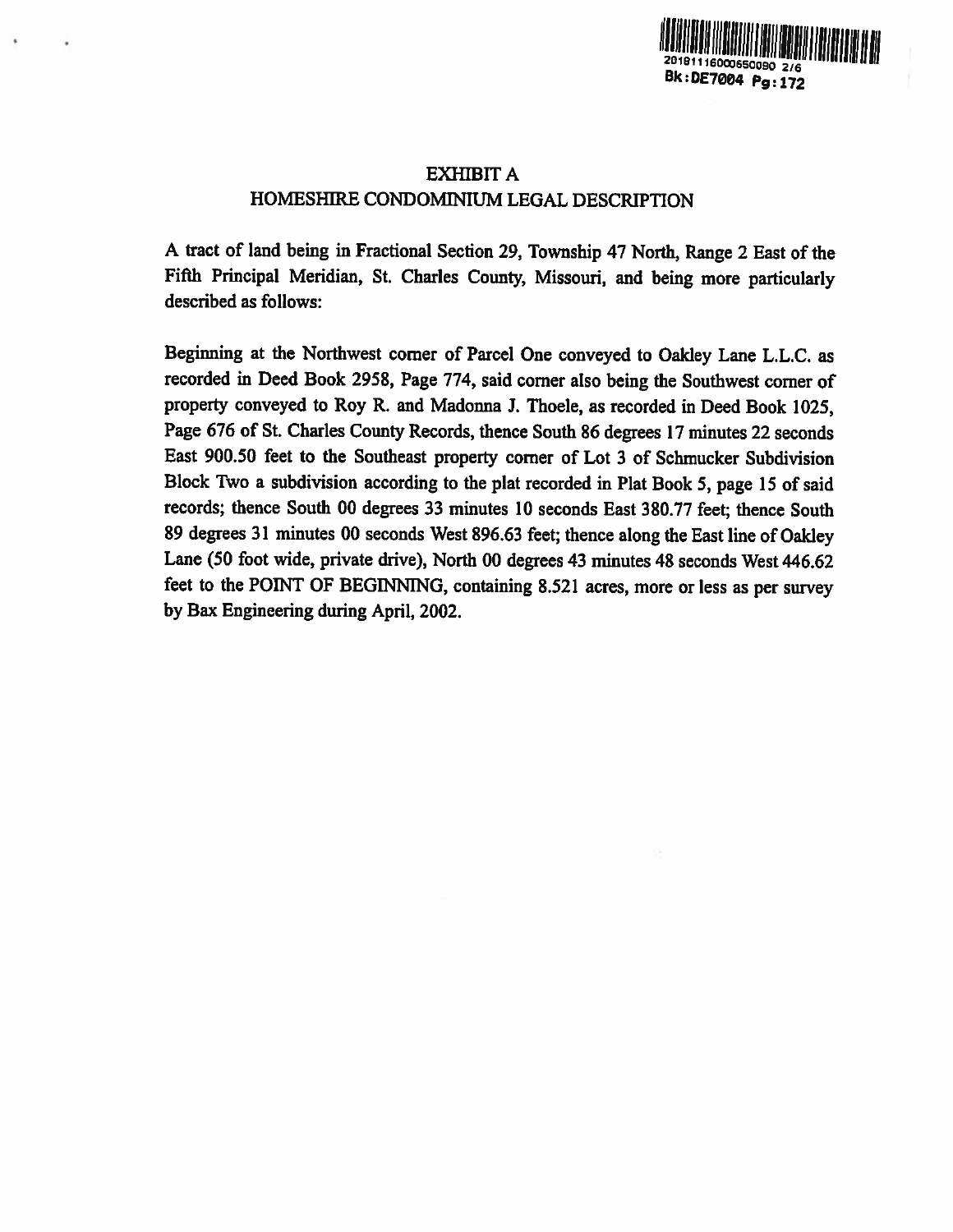

# NINETEENTH AMENDMENT TO DECLARATION OF HOMESHIRE CONDOMINIUM

THIS NINETEENTH AMENDMENT TO DECLARATION OF HOMESHIRE CONDOMINIUM ("Amendment") is made as of the  $\frac{24}{10}$  day of  $\frac{5}{e}$  explember, 2018, by Homeshire Condominium Association, Inc., (Grantor and Grantee for indexing purposes only, hereinafter referred to as the "Association").

## **RECITALS**

WHEREAS, Homeshire Condominium has been created subject to the Missouri Uniform Condominium Act, Sections 448.1-101, et seq., RSMo, by virtue of the Declaration of Homeshire Condominium, as recorded on January 4, <sup>2004</sup> in Book 3755, Page <sup>966</sup> of the records of St. Charles County, Missouri as amended (collectively, the "Declaration") subjecting the real estate described therein to the terms and conditions set forth in the Declaration; and

WHEREAS, the defined terms used herein will have the same meaning as stated in the Declaration; and

WHEREAS, the Association is authorized to amend the Declaration as provided under Section 14.1 of the Declaration "with or without <sup>a</sup> meeting by vote or agreemen<sup>t</sup> of the Owners of Units to which at least sixty-seven percen<sup>t</sup> (67%) of the votes in the Association are allocated;" and

WHEREAS, the Association is authorized to amend the Declaration to impose new restrictions on leasing upon the further approva<sup>l</sup> as provided under Section 10.6(b) of the Declaration of "Eligible Mortgagees of first Security Interests of Units to which at least fifty-one percen<sup>t</sup> (51%) of the votes of Units subject to <sup>a</sup> Security Interest appertain;" and

WHEREAS, at least 67% of the Members and 51% of the Eligible Mortgagees approved this Amendment and authorized its recording as affirmed by the signatures attached hereto; and

WHEREAS. this Amendment has been prepare<sup>d</sup> and determined by the Association and the Members and Eligible Mortgagees who have approved this Amendment to be reasonable and not burdensome; and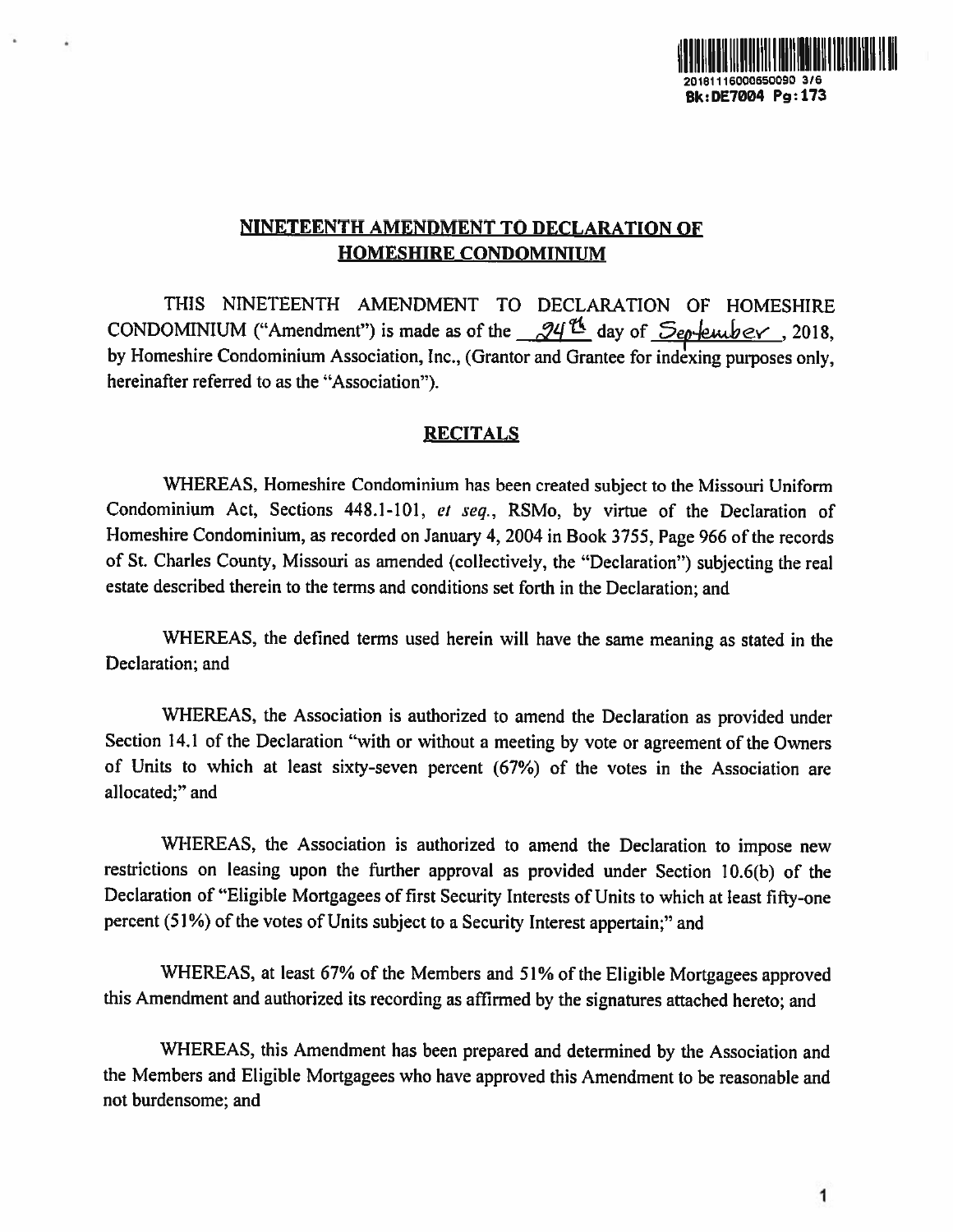

WHEREAS, it is the intent that the terms of this Amendment shall only amend Section 12.12 and all other provisions and/or terms of the Declaration shall be unchanged and remain in full force and effect; and

WHEREAS this Amendment will be deemed effective on the date it is recorded with the St. Charles County Missouri Recorder of Deeds.

NOW THEREFORE, the Board of Directors of the Association has approved the following:

- 1. By this reference, the foregoing Recitals are incorporated into this Amendment as if more filly set forth herein;
- 2. Section 12.12 is hereby amended to read as follows:

### 12.12 Leases.

(a) The term "lease," as used in the Declaration, shall refer to occupancy of <sup>a</sup> Unit that is not by the Owner. <sup>A</sup> Unit shall not be deemed as leased if it is occupied by the parents, or the natural or adopted children of the Unit Owner or by the beneficiary of <sup>a</sup> family trust if the Unit is owned by such trust. The records of the Office of the St. Charles County, Missouri Recorder of Deeds shall be conclusive in determining the record Owner of <sup>a</sup> Unit.

(b) <sup>A</sup> Unit Owner who owns more than one Unit may lease only one (1) of his or her Units. This restriction applies to any corporation, limited liability company, partnership, or other entity in which <sup>a</sup> Unit Owner owns <sup>a</sup> beneficial interest.

(c) The restriction in Section 12.12(b) does not apply to Unit Owners who leased more than one Unit as of the effective date of this Amendment.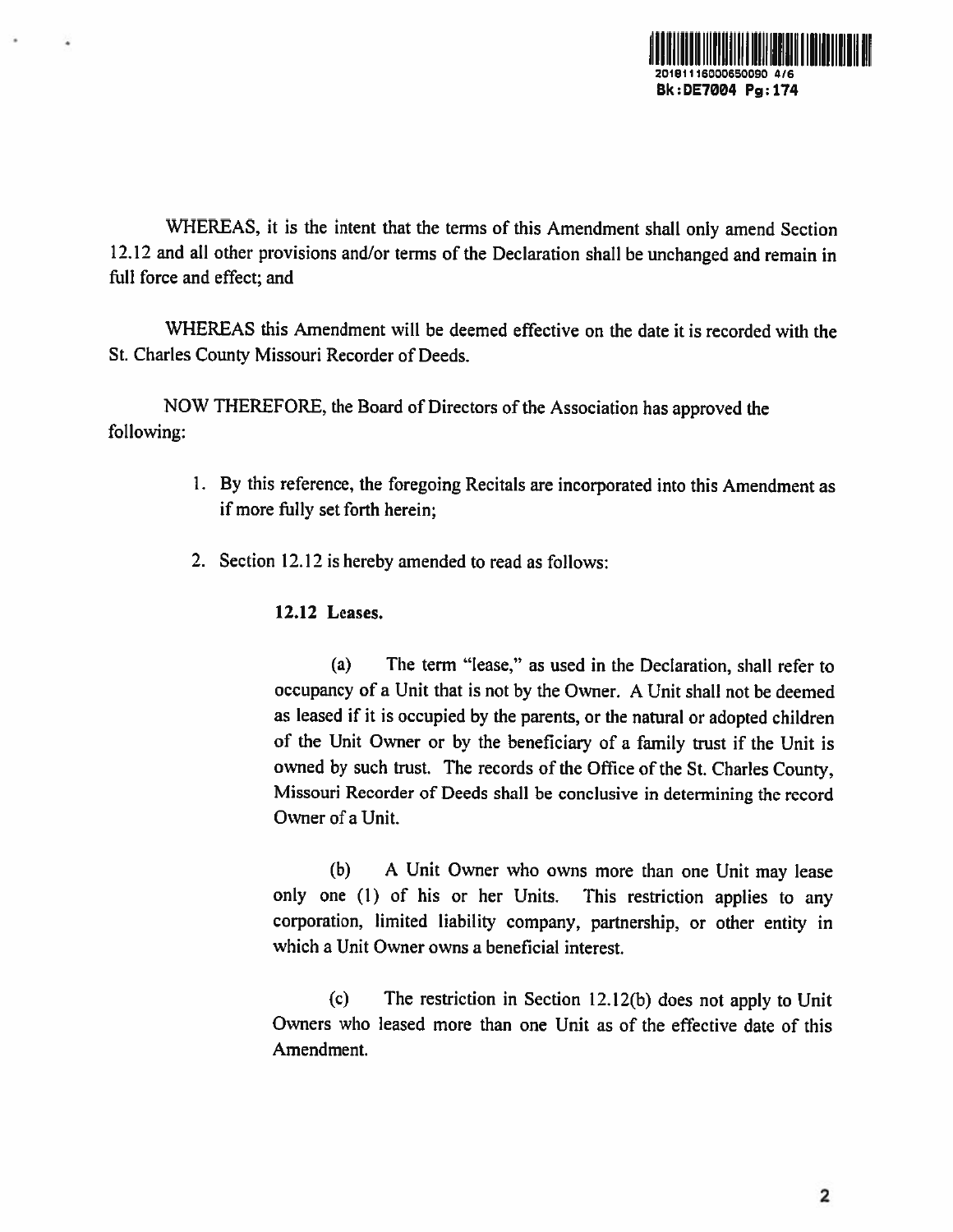

(d) Each Lease agreement shall be in writing, and whether or not expressly set forth in the agreement, shall be deemed to include the following provisions: (1) the lease and lessee shall be subject to the provisions of the Act and Governing Documents; (2) any violation of the Act or Governing Documents by die lessee shall be deemed <sup>a</sup> default of the lease; (3) the lease shall have <sup>a</sup> minimum initial term of at least twelve (12) months; (4) the Owner appoints the Association as his/her attorney-in-fact to enforce any violation by the lessee (except non-payment of rent); (5) the Owner shall furnish <sup>a</sup> copy of the lease and the names of all occupants to the Board at least five (5) days prior to the commencement date; and (6) the Owner shall furnish <sup>a</sup> complete copy of the Governing Documents to the lessee prior to entering into the lease agreement.

ń

(e) In the event of any violation of any provision of this Section 12.12, the Association shall be entitled to any appropriate relief and remedies under Missouri law and the Declaration against the Unit Owner and/or tenant, including, but not limited to, termination of the lease and eviction of the tenant, and recovery from the Unit Owner of reasonable damages, attorney's fees and costs incurred by the Association.

## REMAINDER OF PAGE INTENTIONALLY LEFT BLANK